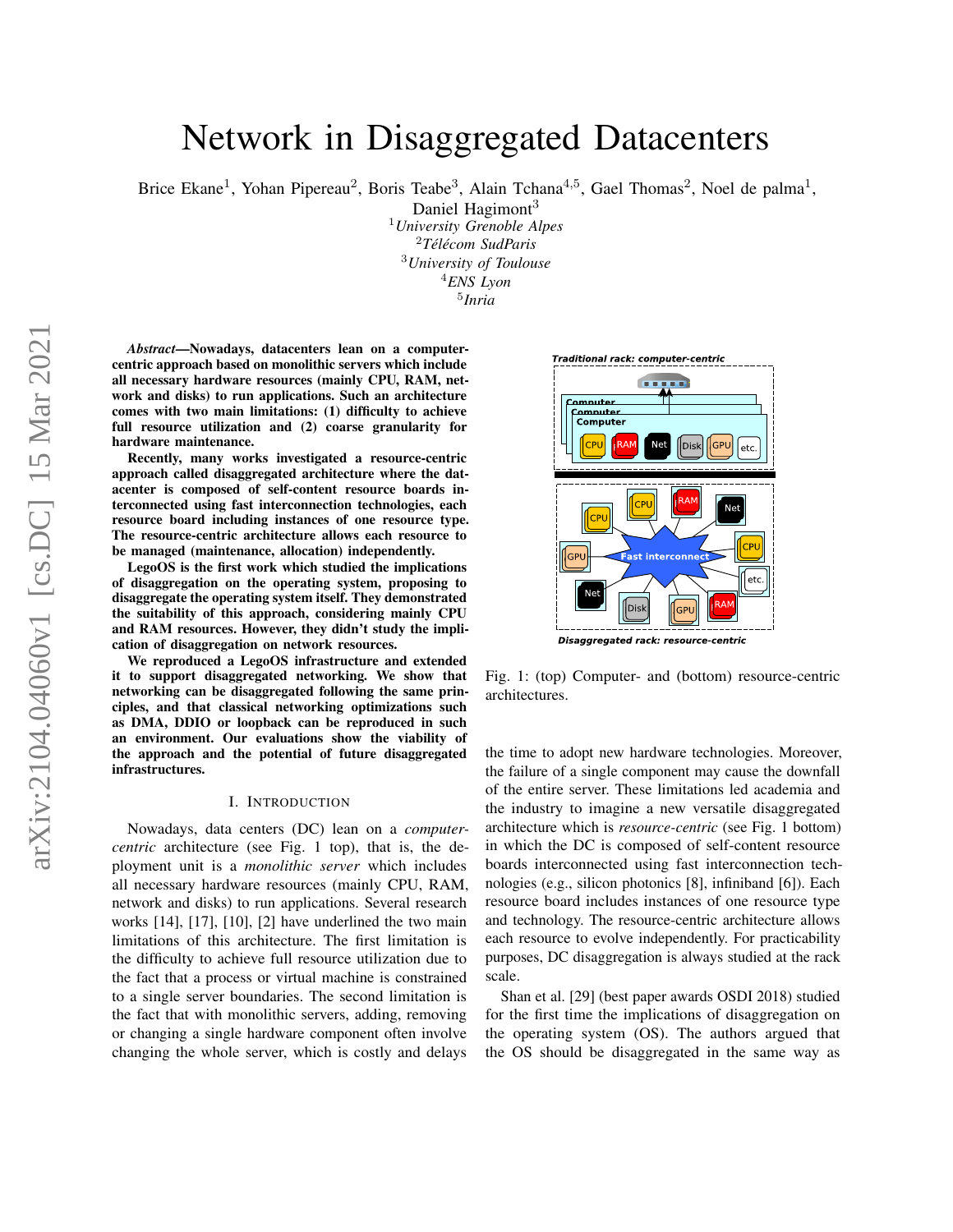the hardware, resulting to what they called the *splitkernel* model: kernel services are decoupled into looselycoupled components (called monitors) following the strict separation of concerns [29]. Each component is responsible for the management of a single resource board type (e.g., CPU) and its code base does not include stuff for managing another component type. For instance, the monitor of the CPU should not include memory virtualization (e.g., paging) code. The authors released *LegoOS*, the first split-kernel-based OS. In its current state, LegoOS takes into account three resource types: CPU, memory, and storage. Network resources for intrarack (a kind of loopback, since the rack is seen as a giant computer), inter-rack (within the same DC) and communication with the rest of the world were not considered by the authors.

In this paper, we fill this gap as network is of crucial importance in todays DC, most applications (e.g., machine learning, web servers, databases, etc.) being distributed and accessed through the Internet. Applying the split-kernel model to CPU, memory and storage components allowed demonstrating the relevance of the disaggregation and split-kernel approaches, but applying these approaches to networking is a much tricky issue. In LegoOS, CPU capacities are managed by monitors called *pComponents* which embed a set of processors and a memory cache (an extra level cache). Memory capacities are managed by monitors called *mComponents* which embed memory banks. Logically, applying dissagregation and split-kernel leads to embedding a set of network devices in a network component (*nComponent*).

However, networking is particular as it heavily involves the CPU and memory components, thus leading to difficult issues and important design choices:

- First, it seems natural to embed device drivers in nComponents. But what about the protocol stack which can be viewed as a program running in a pComponent (using memory from a mComponent and drivers from nComponents), or embedded in nComponents ?
- Second, regarding memory management, a sent or received message is read/written from/to memory (in the mComponent) by the device driver (in the nComponent). In a monolithic server, hardware features are integrated for IO memory optimization, such as DMA (Direct Memory Access) [9] or DDIO (Data Direct IO) [4]. How do such optimizations translate in a disaggregated architecture ?
- In a monolithic server, local (to the server) communications are optimized and don't involve a full

protocol stack traversal. Is it possible to optimize local communications between two processes within the same pComponent or between two pComponents within the same LegoOS machine ?

In this paper, we describe an extension to the LegoOS split-kernel-based system in a disaggregated architecture, aiming at integrating network support. We analyse and motivate the design and integration of networking nComponents in the LegoOS architecture and show that :

- networking should be disaggregated as nComponents embedding the NIC device drivers as well as the protocol stacks
- DMA like optimization can be implemented for in memory data transfers in this disaggregated network architecture
- DDIO like optimization can be implemented for in cache data transfers in this disaggregated network architecture
- local (intra pComponent or inter pComponents) communications can be optimized as well

We reproduced an experimental LegoOS disaggregated platform as described in [29], implemented in this platform network support following the previous design choices and evaluated the performance of the prototype, demonstrating the suitability of our design.

The rest of the paper is structured as follows. Section II introduces the background information related to disaggregation and the LegoOS system. Section III presents the integration of networking in this environment. Section IV reports on our performance evaluation of this prototype. After a review of related works in Section V, we conclude in Section VI.

#### II. BACKGROUND

This section first introduces the main concepts and the system that we use.

#### *A. Disaggregation*

Disaggregation splits the monolithic computer into a number of single-resource boards that communicate using a fast interconnect (e.g., silicon photonics [19]), see Fig. 1. Each resource board includes only one resource type (e.g., CPU, main memory, storage or network). Therefore, the rack is seen as a "giant" computer. An application running in such a disaggregated rack uses several resource boards at a time (at least one CPU and one memory board). The main benefits expected from disaggregation are as follows. *(1) It facilitates the scalability of each resource type.* For instance, the memory capacity of the rack can be increased without increasing the number of CPUs. *(2)*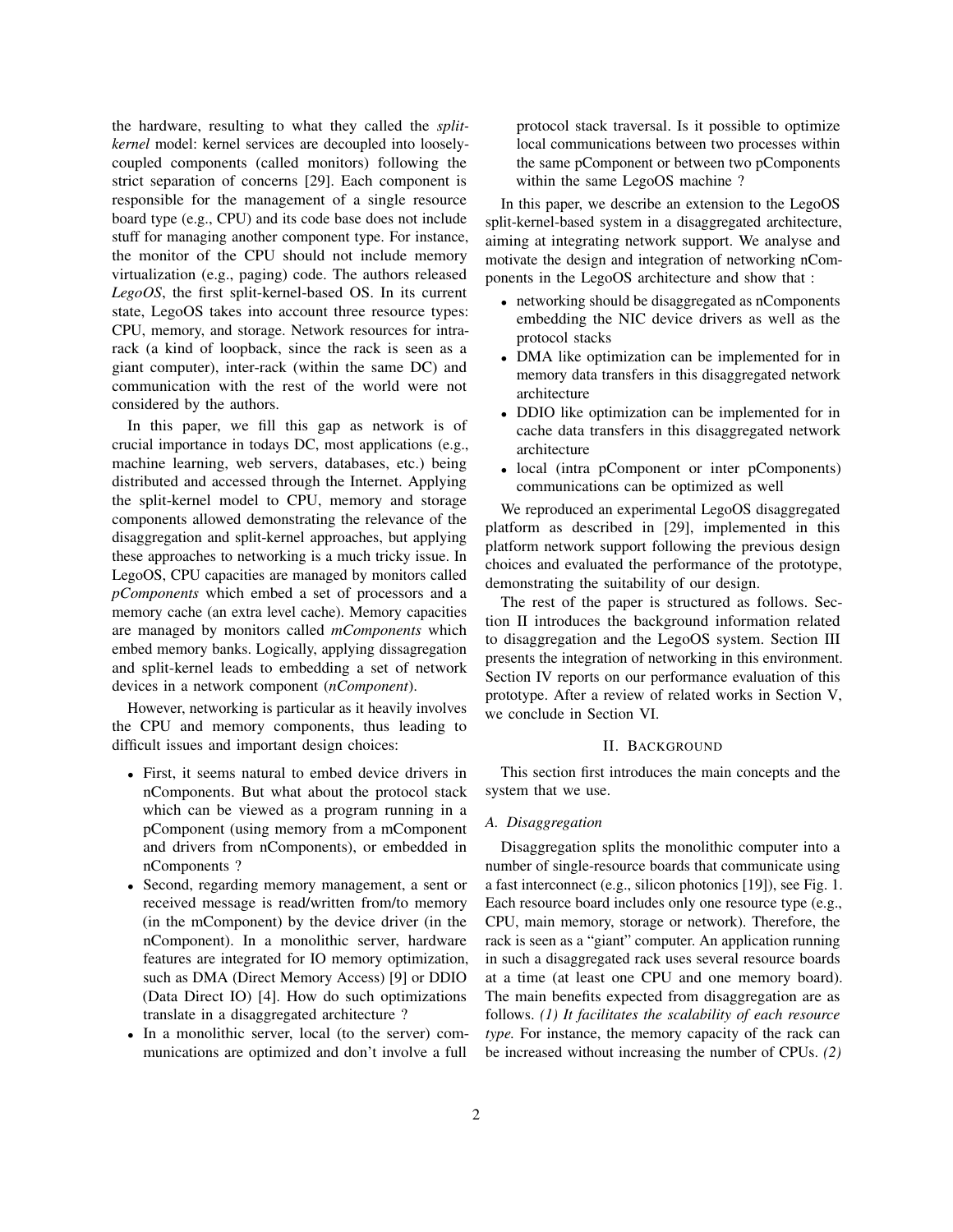*It facilitates application scalability* since the application can use the entire resources of the rack. This reduces the development burden (of implementing a distributed application) for the application owner. *(3) It allows optimal resource utilization* (thus good energy proportionality) by minimizing resource fragmentation (with monolithic servers, resource usage is often unbalanced, e.g. memory is fully used and CPUs are under-used). *(4) It limits the failure impact of a given resource type.* The failure of a blade is limited to that blade and it does not impact other blades neither of the same type or of a different type. *(5) It facilitates the rapid integration of new technologies.* For instance, the integration in the rack of a new CPU generation does not require to buy a whole computer, and thus other resource types. All these advantages make us and many others [25], [24], [29] believe that next generation DC will be disaggregated.

Disaggregation is still in its early stages, both on the hardware and software sides. Several manufacturers have started proposing intermediate approaches for rack disaggregation based on micro computers, for example Intel Rack-Scale, AMD SeaMicro [1] and HP Moonshot [3]. However, they cannot solve all the issues of monolithic computers since their hardware model is still a monolithic one. dRedBox [21] is, to the best of our knowledge, the only open project trying to roughly decouple hardware resources. At the software level, a recent breakthrough is *LegoOS* [29], which introduces the *split-kernel* model as a way of building OSes for disaggregated racks.

## *B. The split-kernel model and LegoOS*

In a monolithic server, the OS runs on a single board and its code base is monolithic in the sense that it includes the code to manage all resource types. The OS assumes local access to all resources. Shan et al. [29] introduced an OS blueprint for disaggregated racks called *split-kernel*. The latter consists in designing the OS of a disaggregated rack as a disaggregated OS composed of several specialized and loosely-coupled specialized OSes called *monitors*. Each monitor runs at and manages a unique board. It operates for its own functionality and communicates with other monitors when there is a need to access other boards' resources. Shan et al. [29] is the first research group which proposed an OS design for real disaggregated racks. They prototyped the split-kernel model in *LegoOS*.

Fig. 2 presents an overview of LegoOS' architecture. Its current design targets three resource types: processor, memory, and storage, embeded in *pComponents*, *mComponents*, and *sComponents* respectively. LegoOS uses a two-level resource management mechanism. At the



Fig. 2: Architecture of LegoOS.

higher level, it uses global resource managers (noted *GPM*, *GMM* and *GSM*) to perform coarse-grained global resource allocation and load balancing for processor, memory and storage respectively. Such managers run on any pComponent of the LegoOS machine. They only maintain approximate resource usage and load information. At the lower level, each resource board is locally managed by a monitor. Each monitor employs its own policies and mechanisms to manage its local resources. Shan et al. [29] mainly described the implementation of pComponent and mComponent.

LegoOS moves all hardware memory functionalities to mComponents (e.g., page tables, TLBs) and leaves only caches at the pComponent side. Therefore, pComponents only see virtual addresses, which are thus used to access caches. LegoOS assumes that each pComponent includes a larger (e.g., 1 GB) Last-Level-Cache (called *exCache*) to entirely host both its monitor and a significant portion of applications working set, thus minimizing accesses to mComponents. Each mComponent can choose its own memory allocation technique and virtual to physical memory address mappings (e.g., segmentation).

Since there is no real disaggregated rack, Shan et al. [29] emulated disaggregated boards in LegoOS using commodity servers by limiting their internal hardware usages. To emulate mComponents, the number of usable cores of the server is limited to two while the emulation of pComponent uses all cores and exploits the main memory of the server as exCache. The communication between boards is emulated using Mellanox Infiniband adapters, switches and links. Each monitor embeds a customized RDMA-based RPC framework called *FIT* [29] which eases the utilization of RDMA.

We have faithfully reproduced LegoOS experimental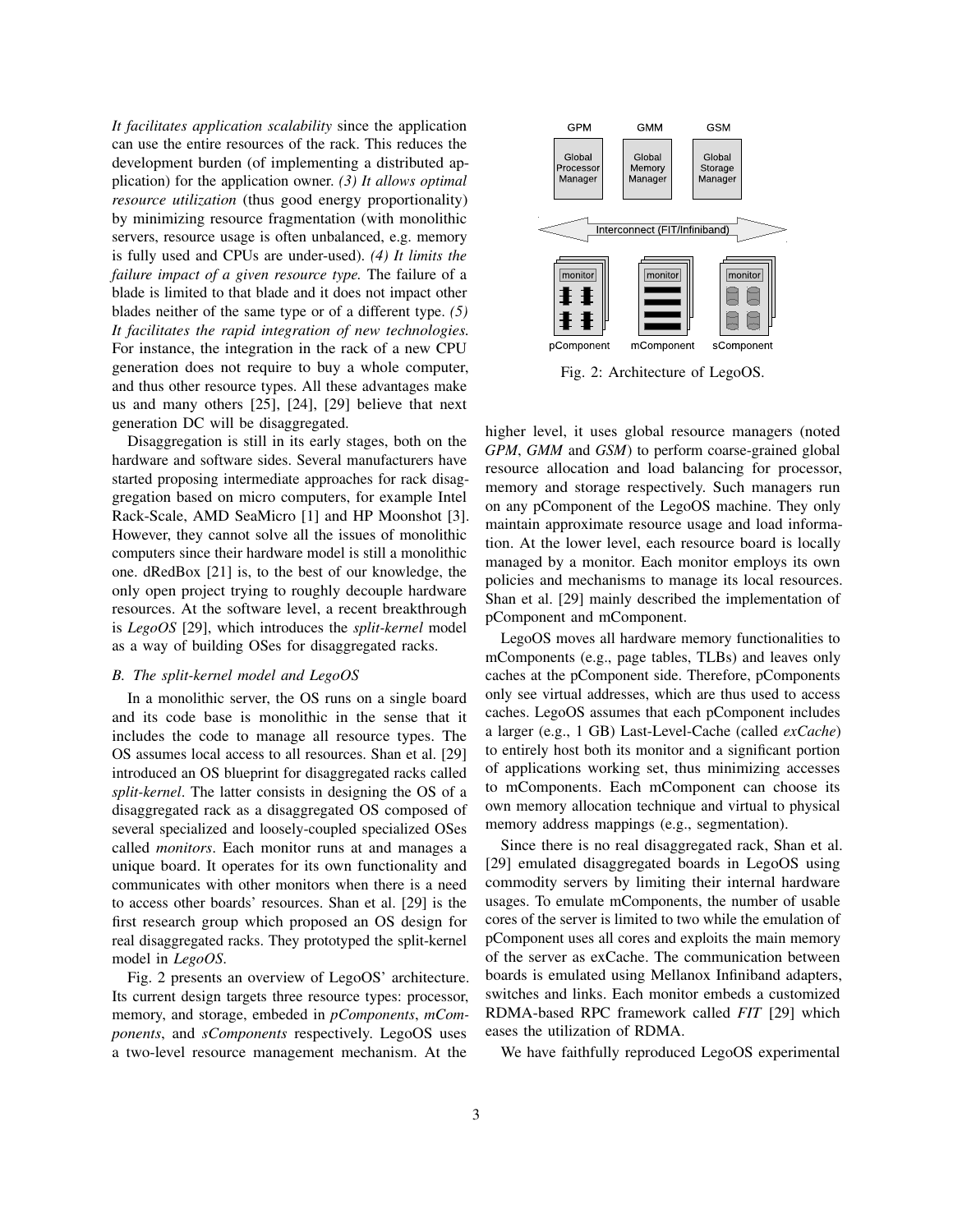environment in our lab in order to study the integration of network boards, enabling intra- and inter-rack communication, and communication with the rest of the world.

# III. NETWORKING IN A DISAGGREGATED **DATACENTERS**

Our contribution involves adding a network component (hereafter *nComponent*) to the disaggregated rack following the split-kernel model. nComponent allows processes within the disaggregated rack to communicate both with each other and with the rest of the world using network primitives (e.g., socket BSD API). To integrate nComponent, we need to answer four main questions: What is the composition of nComponent from a hardware perspective? How can essential and novel hardware features such as DMA and DDIO be adapted to the disaggregated paradigm? What are the services of the nComponent monitor? How to provide best performance?

# *A. Hardware design*

Fig 3 presents the hardware architecture of a nComponent. NICs are either classical or sophisticated (smart NICs [11]) network adapters which include packet reception and transmission circuits, and can be referenced using MAC and IP addresses. They connect the disaggregated rack with other network devices in the data center (e.g., switches). According to the split-kernel model, nComponent as well as other disaggregated devices, includes a set of controllers (comparable to CPUs) to run the network monitor. The binary code of the latter resides in a local memory (DRAM in the figure), instead of a remote mComponent for performance purposes. The local memory also hosts incoming and outgoing packets to/from NICs. This is achieved by local DMA (noted lDMA in the figure) engines integrated in NICs. For all these reasons, the local memory of nComponent must have a substantial size, in the range of giga bytes.

The nComponent also includes a disaggregated DMA (noted dDMA) engine and a disaggregated DDIO (noted dDDIO) engine which implement packet transfer with mComponents and pComponents' extCache respectively. Although DMA and DDIO are implemented in the hardware in monolithic servers, they are implemented by the software monitor in the nComponent.

# *B. Software design overview*

Fig 4 presents the extended architecture of LegoOS which takes into account networking aspects. Our contribution in this architecture is threefold. *(1)* The Global Network Manager (GNM) runs on the same machine



Fig. 3: Hardware architecture of nComponent

as the other LegoOS managers (see Section II). Once started, GNM initializes a list of available nComponents within the rack, including the IP address associated with each NIC, as it implements NIC allocation policy to processes. *(2)* The pComponent monitor is extended with a bsdSocketStub object which provides a complete BSD socket API interface to processes. Following the separation of concerns behind the split-kernel model, the implementation core of the socket BSD API is made inside nComponent. It is provided by a bsdSocketSkeleton object. Each process in a pComponent performing a network operation is allocated an instance of bsdSocketStub, which manages the socket state and forwards all calls to its counterpart bsdSocketSkeleton instance in the nComponent, implementing a RPC like mechanism. *(3)* nComponent runs the network monitor, an operating system dedicated to NIC management. It includes bsdSocketSkeleton instances, a Proxy (it is the entry point for the nComponent allowing to create bsdSocketSkeleton instances for communications), network routing rules, NIC drivers and a setup. The latter initializes the nComponent internal state (e.g., IP addresses associated with NICs) and registers the nComponent and its IPs in the GNM.

The next sections detail the implementation of the main steps of connection establishment and message exchange.

# *C. Connection establishment and termination (*socket, bind, connect*)*

The invocation of *socket()*, which is the first call performed by a network process in a pComponent, instantiates a bsdSocketStub instance whose role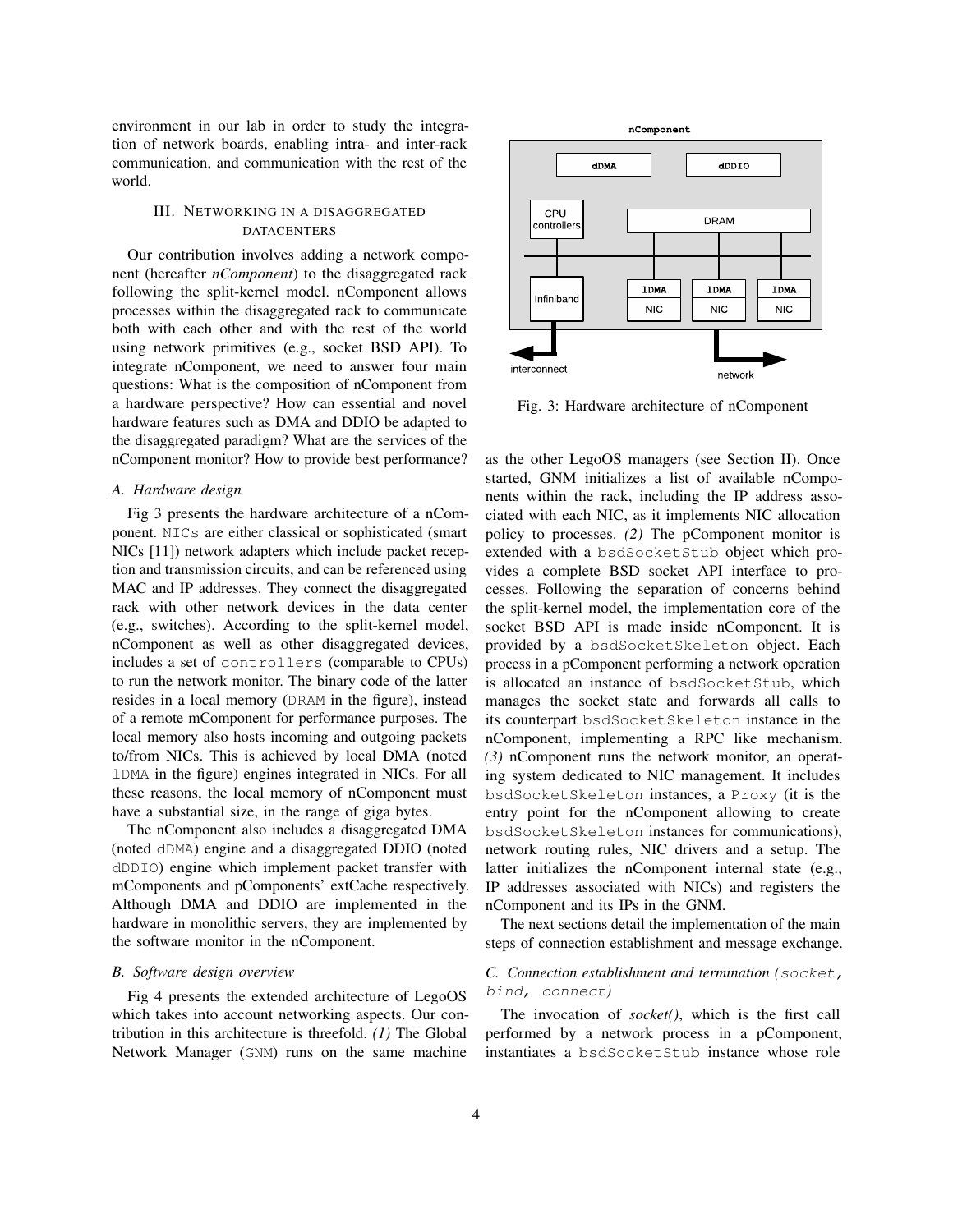



Fig. 5: Packet transmission step

Fig. 4: General overview of LegoOs extended with nComponent

is to handle all socket BSD calls. When *bind()* is invoked, bsdSocketStub sends to GNM the (local) IP address parameter of the *bind()* operation, asking the GNM the nComponent associated with this IP address (GNM knows the IP addresses associated with each nComponents). The nComponent identifier is returned to bsdSocketStub which registers it. bsdSocketStub then connects with the Proxy on the target nComponent, and requests the creation of a bsdSocketSkeleton instance, and sends to it all information related to the created socket. These informations are: basic socket information (socket type, protocol, IP address, port), pComponent and bsdSocketStub instance identifiers, allowing the bsdSocketSkeleton instance to send messages back to the bsdSocketStub instance. The bsdSocketSkeleton instance registers these informations and creates in the nComponent a local socket on the protocol stack. From then on, the bsdSocketStub communicates directly with this nComponent/bsdSocketSkeleton using a message-based protocol (similar to a RPC, but invocations can be performed in both directions). A call to *accept()* is forwarded by bsdSocketStub to bsdSocketSkeleton which reproduces it on the local socket and blocks waiting for a connection request, which (when received) is forwarded by bsdSocketSkeleton back to bsdSocketStub. Similarly, a call to *connect()* is forwarded by bsdSocketStub to bsdSocketSkeleton and re-

# produced on the local socket.

# *D. Packet transmission (*send*)*

We consider hereafter that the default version relies on DMA access to memory. We describe in Section III-F the DDIO based communication scheme. Fig 5 summarizes the implementation steps of packet sending, issued by a process on the pComponent. On send() invocation (step  $(1)$ ), bsdSocketStub transfers the data to be sent from *extCache* (on pComponent) to mComponent (step  $(2)$ ). This is a kind of data flush from extCache to memory. It then informs (step  $(3)$ ) the bsdSocketSkeleton of the presence of data to be sent over the network. To this end, bsdSocketStub provides to bsdSocketSkeleton the size of the data to be sent and its memory address in mComponent. Upon receiving this order, bsdSocketSkeleton configures dDMA in such a way that data to be sent can be loaded from mComponent and stored in DRAM  $(4)$ when accessed by the network stack. Subsequently, bsdSocketSkeleton invokes the send() function on the local socket (step  $(5)$ ), walking through the kernel network stack and transfering data to the NIC driver. Notice that both dDMA and lDMA are involved when the network stack effectively handles the data.

#### *E. Packet reception (*recv*)*

When a packet arrives at the NIC, the lDMA engine copies the packet to the nComponent's DRAM and the data is registered in the bsdSocketSkeleton. When  $\text{recv}()$  is invoked in the pComponent,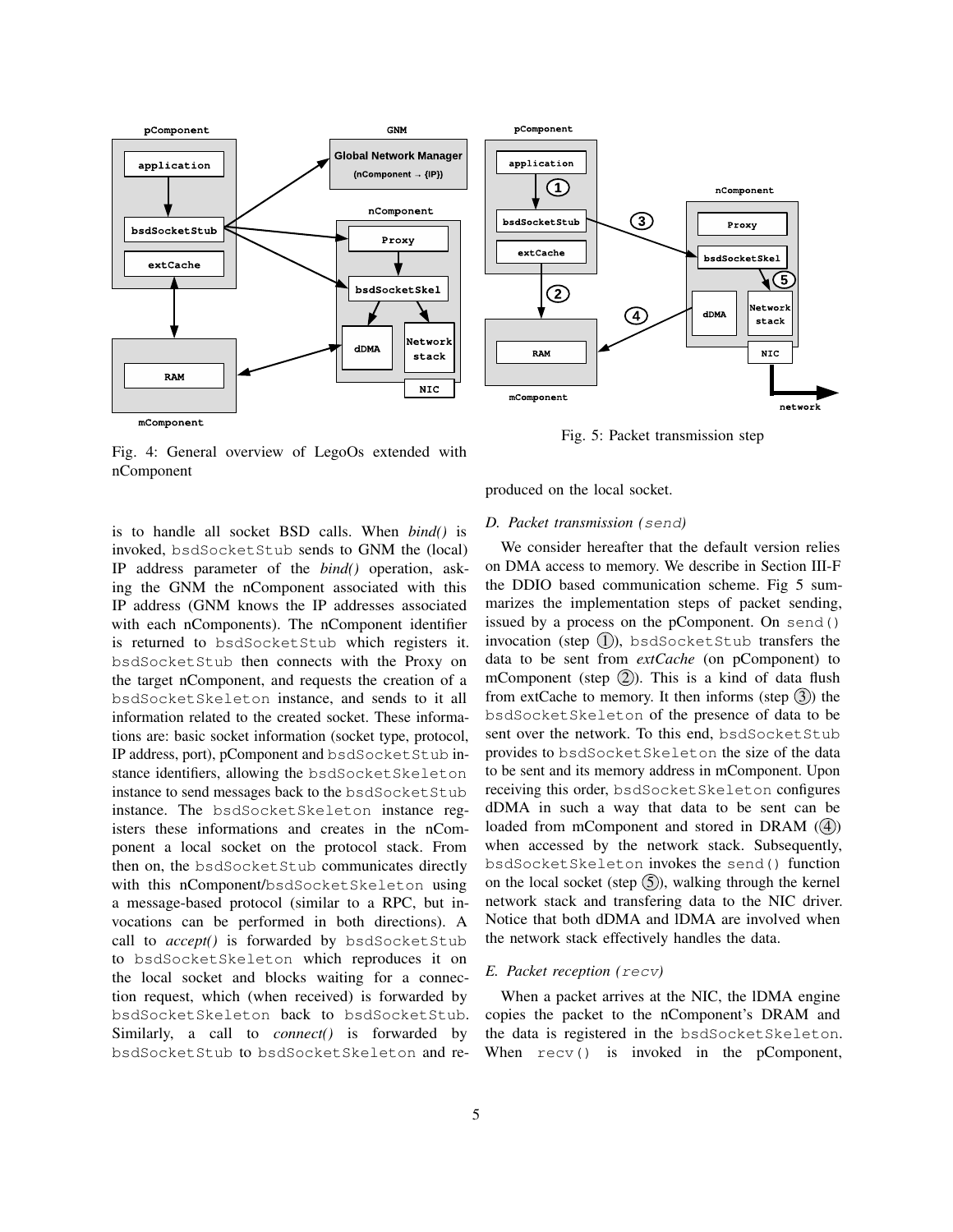the call is forwarded from bsdSocketStub to bsdSocketSkeleton (with the address of the buffer in mComponent), which asks dDMA to copy the read data from the nComponent's DRAM to the buffer in mComponent. Then, bsdSocketSkeleton responds to bsdSocketStub with the size of the read data. The reading process in the pComponent will then access the data, loading it from mComponent to extCache.

# *F. Disaggregated DDIO*

Data Direct I/O Technology (Intel DDIO) is a feature introduced in Intel processes that allows a NIC to directly exchange data with the CPU cache without going through the RAM. This considerably increases the network speed, reduces latency and finally reduces energy consumption. DDIO in a disaggregated environment consists of allowing nComponent to send/receive packets directly to/from pComponent (its extCache) without going through mComponent. To make this possible in our design, the workflow of packet transmission and reception presented above slightly changes as follows. On transmission (send()), bsdSocketStub is able to transmit the data to be sent directly from pComponent's extCache to nComponent's DRAM (assuming the data resides in the cache). On reception recv(), bsdSocketSkeleton is able to transmit the received data directly to the extCache (in an extry associated with the reception buffer in memory).

#### *G. Optimizations*

The implementation presented above strictly follows the split-kernel model, that is said separation of concerns: nComponent and GNM are the only components containing network services. This has a severe consequence for intra-rack communications (e.g., which use the *loopback* interface). In fact, all network communications, including intra-rack communications, systematically involve nComponent. This is not necessary when the two processes are within the same disaggregated rack. This limitation increases intra-rack communication latency in several use cases. It is important to note that in a disaggregated rack, the probability to see two pieces of the same application colocated atop the same rack (thus communicating) is very high compared to traditional monolithic servers. This is because the rack has a bigger size than a server. We propose an optimization which requires the distortion of the split-kernel model for tackling this limitation.

Our optimization reduces intra- and inter-pComponent communication inside the same disaggregated rack. When *connect()* is invoked on bsdSocketStub, the stub

asks the GNM whether the target IP address is associated with a nComponent in the rack. If so, the connection is local to the rack and optimization can take place. Then, bsdSocketStub invokes the Proxy on that nComponent to ask the location of the process which made a bind on the target IP/port (the target pComponent and bsdSocketStub instance identifiers). Thus, a direct connection between the origin and target bsdSocketStubs can be established. If the communication is intra-pComponent, the two bsdSocketStubs will communicate using Unix Pipe. If the communication is inter-pComponent, the two bsdSocketStub will communicate using FIT (LegoOS interconnect communication protocol). This optimization requires that bsdSocketStub, which is part of pComponent monitor, includes core networking code. The authors of LegoOS acknowledged a similar distortion to the application of the split-kernel model for achieving optimal performance in the relationship between the CPU and memory (leading to extCache extra cache level).

## IV. EVALUATIONS

This section presents the performance evaluations. We aim at answering the following questions:

- What is the network latency and throughput with our network stack implementation in a disaggregated rack?
- What is the overhead with a disaggregated rack compared to a monolithic Linux system?
- What performance can we expect with a real world benchmark?

The goal of the comparison with a monolithic Linux system is to show that a disaggregated server can perform in the same order of magnitude as a monolithic server, and that a real disaggregated hardware (especially a dedicated interconnect instead of Inifiniband) would lead to a reasonable overhead while benefiting from the flexibility of disaggregation.

To this end, we rely on two benchmarks for evaluation: a micro-benchmark which is a TCP client/server application and a macro-benchmark which is a spark streaming like benchmark (representing a real world benchmark). The micro-benchmark is used to evaluate the internal mechanisms of our implementation while the macrobenchmark provides a global performance view.

We carried out the evaluations with 3 configurations:

• DMA (default configuration). This configuration corresponds to the basic implementation (with dDMA) of our network stack on LegoOS with no optimization. Like the traditional DMA feature, it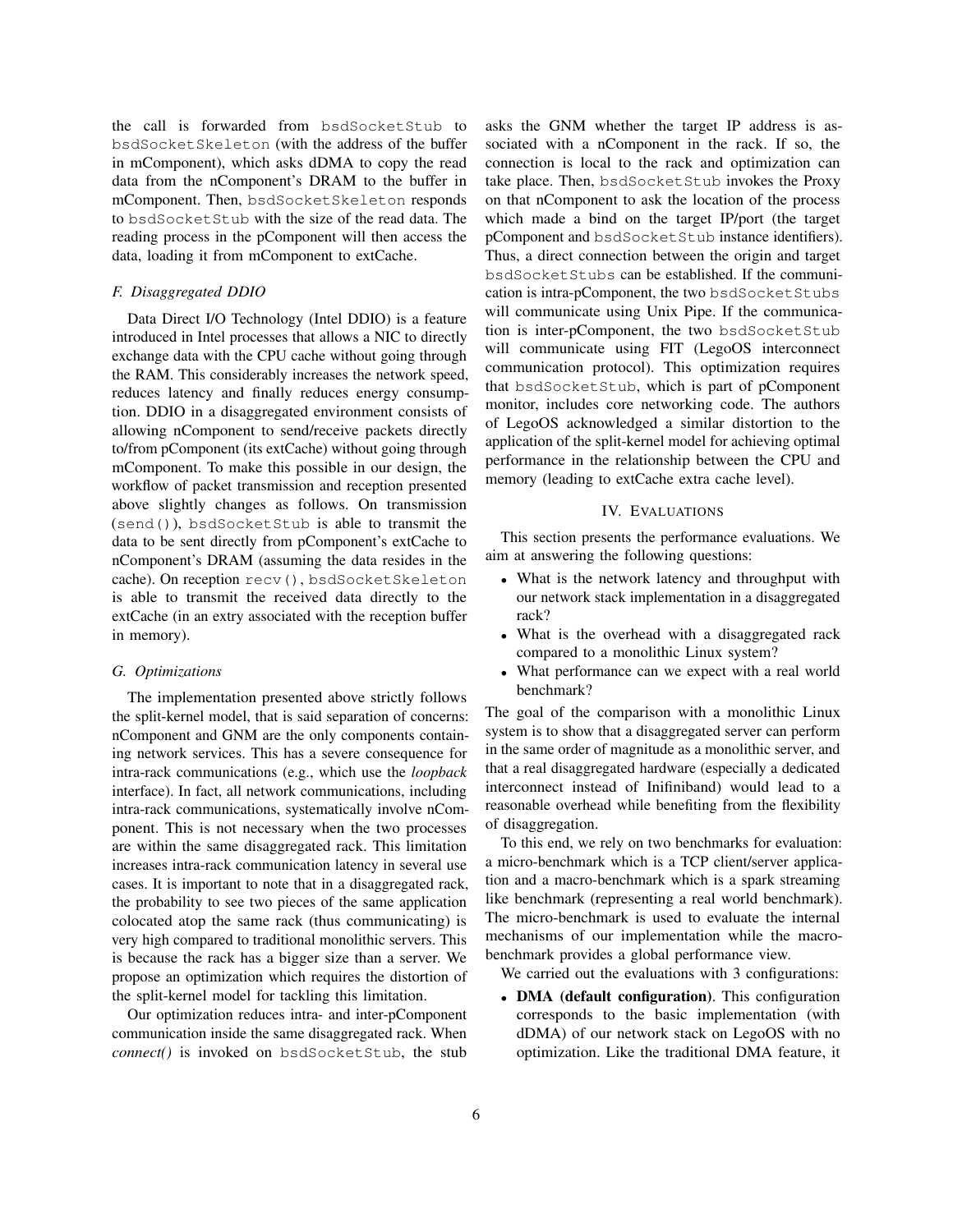| CPU                                    | Memory size | Ethernet card                    | Infiniband card  |
|----------------------------------------|-------------|----------------------------------|------------------|
| Intel(R) Core $(TM)$ i7-3770           | 4 GB        | Intel Corporation 82574L Gigabit | Mellanox MT27500 |
| Intel(R) $Xeon(R) CPU E5-1603 v3$      | 8 GB        | Intel Corporation 82574L Gigabit | Mellanox MT27500 |
| Intel Core Processor (Haswell, no TSX) | 3 GB        | Intel Corporation 82574L Gigabit | Mellanox MT27500 |

TABLE I: Servers characteristics

limits the intervention of CPU (here pComponent) in data transfers, the dDMA (in the nComponent) being responsible for fetching data from the mComponent. This is better suited for large data transfers (where throughput is important) and it offloads processing from the pComponent to the nComponent.

- **DDIO**. This corresponds to the optimized implementation similar to the intel CPU DDIO feature. This mechanism involves CPU (pComponent) for each data transfer and is better suited for small data transfers (where latency is important), in the extCache and involving limited CPU.
- Linux. This corresponds to evaluation with a standard Linux system (without LegoOS).

## *A. Hardware setup and LegoOS deployment*

Since there is no real resource disaggregation hardware, we emulated our disaggregated environment using 5 standard servers, 5 Infiniband network adapters and an Infiniband switch. Table I presents our server characteristics. Each server has an InfiniBand network adapter (*Mellanox Technologies MT27500 Family [ConnectX-3]* ) and there are all connected through a Mellanox Infiniband switch (*Mellanox IS5022 Infiniscale-IV 8-ports*). Notice that the heterogeneity of the environment is typical to a disaggregated rack which will have pComponent, mComponent and nComponent from different vendors. In our emulated environment, servers are used as components by limiting their internal hardware usages, i.e. a server considered as a pComponent will see its CPU used but not its network adapter, while a server considered as a nComponent will have its network adapter used but only few CPU for its internal monitor. We used 2 servers as pComponent with a exCache of size 1 GB each, 1 servers as nComponents with 1 GB of DRAM, 1 servers as mComponent with 8 GB of RAM and finally 1 server as sComponent.

The Mellanox cards used in our infrastructure are identical to those used by the designers of LegoOs [29]. Thus, the latency is similar to that contained in the article which is of the order of 8 *usec* for message round-trip.

We downloaded the current available version of LegoOS from git [7] and deployed it in our infrastructure.

# *B. Micro-benchmark evaluation*

Basic evaluation. We use a simple TCP client/server application as micro-benchmark. The experimental procedure is as follow: the server is deployed on the system to be evaluated while the client is on a remote machine running a standard Linux. The client sends and receives a flow of fixed size messages to/from the server. This procedure is repeated with various message sizes from 128 to 2048 Bytes. Fig 6 presents the results with the latency and the throughput metrics. The first figure (a) presents latency results while the last figure plots the throughput (b).

What immediately gain our attention is the high latency of DMA compared to that of DDIO and Linux (on Fig 1 (a)). This is simply explained by the additional communications between components with DMA (the packet must transit through the mComponent before moving to nComponent), while with DDIO there is a direct communication between the pComponent and nComponent. As previously explained, DDIO is better suited for small data transfers where latency is more important and DDIO's performance are in the same order of magnitude as Linux for messages smaller than 1K.

Regarding the throughput, the DDIO and Linux performances are quite close. However, DDIO is not best suited for large data transfer as it heavily involves the pComponent. We can observe that the throughput for DMA is much lower than that of Linux and DDIO. This is especially true for small message sizes as it involves many interactions with the mComponent. However, for larger message sizes (we extended the experiment with 4K messages), DMA throughput comes close to Linux (as less interactions with mComponent are needed). Notice that messages are fetched on demand from the mComponent and we did not implement message packing which would limit interactions with the mComponent (this is a track of improvement).

Connection establishment. The results presented above do not include connection establishment times which is the time spend when the client invoke the connect syscall. The connection times are very close (255 us for LegoOS and 252 us for Linux) as LegoOS only adds a RPC interaction between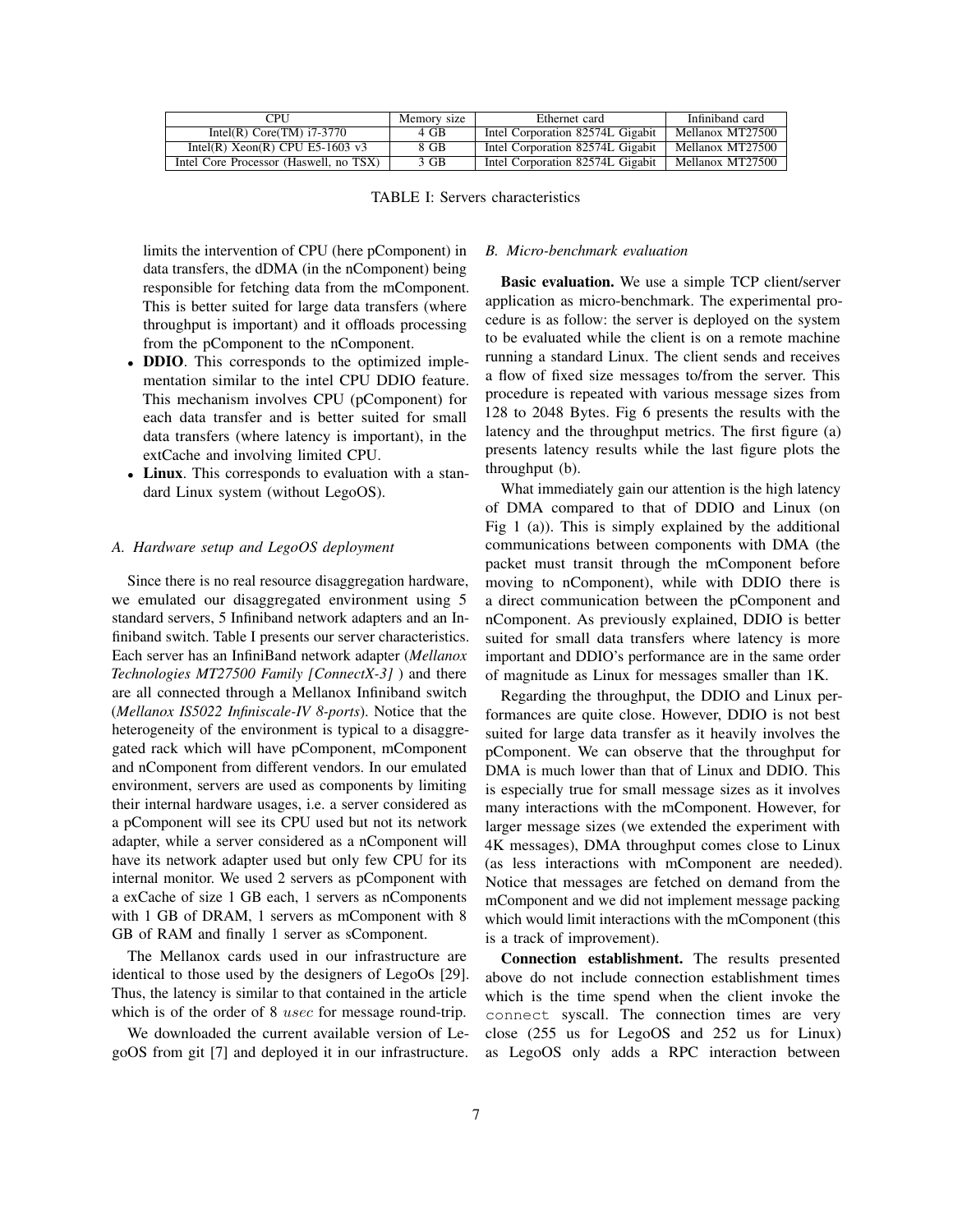

Fig. 6: High level metrics for micro-benchmark evaluation (latency and throughput) on LegoOS.

the bsdSocketStub in the pComponent and the bsdSocketSkeleton in the nComponent, which in turn runs the same connection opening as Linux.

Scalability evaluation. Regarding scalability, we evaluated the ability of the nComponent to handle an important communication load. We measured the amount of CPU (cores) needed to saturate our 1 Gb Ethernet card, on emission and on reception (the other side being provided enough CPU). This is a means to dimension the maximum number of cores in the nComponent. We observed that 15% and 25% of a core were required respectively for emission and reception, reaching an effective bandwidth of 880 Mb/s. We also observed that additional NICs (and cores accordingly) in the nComponent allowed to scale up the nComponent and absorbe a more important load from pComponents.



Fig. 7: Intra and inter-pComponent evaluation. The figures present the latency (lower is better) and the throughput (higher is better).

Inter and intra pComponent communication. Inter and intra pComponent communication has been optimized as described in Section III. We evaluated the benefits of these optimizations and estimated the performance gain. Fig 7 plots the results obtained for the latency and the throughput. We can observe a huge difference in performance (latency and throughput) between DMA and DDIO (which involve communication with the nComponent), and optimized implementations for both intra (Pipe) and inter-pComponent (Fit) communications. The good performance with the optimization comes from

the non-participation of nComponent and mComponent in the communication process, and the use of respectively pipe and FIT for intra and inter pComponent communications. Therefore, with the optimizations we proposed, performance is close to that obtained with a monolithic Linux system.

#### *C. Macro-benchmark*

For the macro benchmark evaluation, we used the word count application on a spark-streaming like platform following the map-reduce paradigm. We recorded two metrics: the execution time and the number of ops per seconds (ops/sec). The benchmark consists of a single mapper and a single reducer: the map runs on the evaluated system (Legos or standard Linux) while the reduce runs on a remote machine running a standard Linux. Therefore, there is intense communication between the evaluated system and the outside because each pair <word, count> must be transmitted between the map and the reduce. The processing was done on 1.5 GBytes of data. The results obtained are shown in Figure 8. We can observe that the DDIO version performs in the same time as Linux, since each pair (which is very small) is sent over the network as soon as it is produced. The DMA version cannot reach the same performance level, because its interactions with the mComponent are too penalizing for small data exchanges. Sending larger blocks which don't fit in the extCache would be more favorable for DMA.

#### V. RELATED WORK

In this section, we first review previous works on disaggregation in general, before focussing on OS level works in such environments.

#### *A. Disaggregation*

Disaggregation splits the monolithic computer into a number of resource boards which communicate using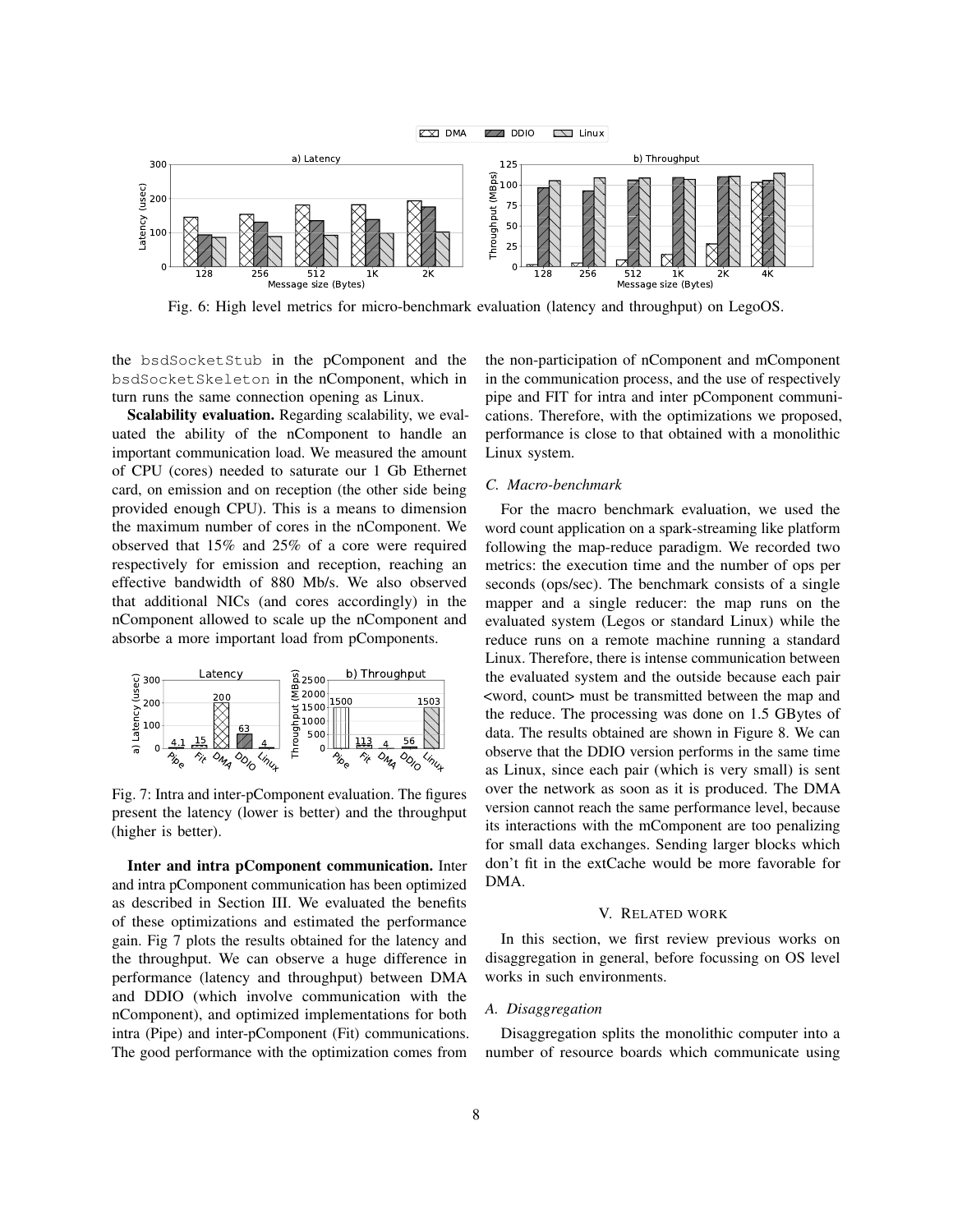

Fig. 8: Streaming benchmark evaluation

a fast interconnect. This is inspired by various trends from the past such as diskless machines using network storage such as network block devices. [23] is the first work on memory disaggregation in datacenters, extending a host memory with remote servers memory, thus decoupling CPU from memory allocations. In the same vein, several other works have studied memory disaggregation, such as [27] which proposed enabling remote access to the memory of a suspended server. Not so long ago were studied fully disaggregated infrastructures, notably with storage rack disaggregation [22] and network requirements for resource disaggregation [18], [12], [30]. More precisely, [18] carried out a study to estimate the latency and bandwidth requirements that the interconnect in disaggregated datacenters must meet to avoid degrading application-level performance with existing network designs. [12] and [30] explored new architecture designs to integrate 1 Tbps silicon photonic, remote nonvolatile memory, and System-on-Chips (SoCs) to datacenter for disaggregation. Although these works are related to networking, they only deal with the hardware level unlike our work which includes a network stack implementation for a disaggregated OS.

Several manufacturers have proposed intermediate approaches for rack disaggregation based on microcomputers. As example we can cite Intel Rack-Scale [5], AMD SeaMicro [1] and HP Moonshot [2]. All these works correspond to an intermediate step towards full disaggregation. With the dRedBox European project [21], IBM and several academic institutions are currently trying to build a real disaggregated rack prototype, but only focus on hardware aspects.

# *B. OSes in disaggregation and the splitkernel model*

Several OS architectures try to respond to huge computing capacity environments and scalability issues: MultikernelOSes like Barrelfish [16] and Helios [26], multiinstance OSes like Popcorn [13] and Pisces [28], and finally distributed OSes [20], [15]. These OS architectures, even though they look interesting and are designed to handle large infrastructures, are not suitable for disag-

gregated environments as they don't assume a resource centric infrastructure composed of single resource type boards. To the best of our knowledge, the only attempt to design an OS for a fully disaggregated infrastructure is LegoOS [29] which introduces the split-kernel model as a way of building OSes for disaggregated racks. The splitkernel model consists in designing the OS of a disaggregated rack as a disaggregated OS composed of several specialized and loosely-coupled OSes. The authors prototyped their model with *LegoOS* to demonstrate its feasibility. In its current state, LegoOS targets three types of hardware components: CPU, memory, and storage, but does not address network support. In this work we proposed an approach to handle network components in the splitkernel model and we carry out an implementation in LegoOS.

# VI. CONCLUSION

Shan et al. [29] proposed, for the first time, the split-kernel model as an appropriate operating system design model for disaggregated datacenters. The authors validated their claim by prototyping the CPU, memory and storage parts of a split-kernel-based operating system. In the present paper, we studied the support of networking in a disaggregated rack in respect with the split-kernel model. We showed that this is not a straightforward task because of the strong relationship between network devices and the CPU-memory couple. In addition, we studied how classical networking features such as DMA, DDIO or loopback can be efficiently taken into account in such an environment. We extended the original LegoOS prototype and evaluated our implementation using both micro- and macro-benchmarks. Our evaluations show that with the emulated disaggregated platform defined by LegoOS (that we reproduced), our network support implementation can perform in the same order of magnitude as a monolithic Linux server for latency and very close for bandwidth, leading to very close results for a big data benchmark. Therefore, a real disaggregated hardware (especially a dedicated interconnect instead of Inifiniband) would lead to a reasonable overhead while benefiting from the flexibility of disaggregation.

#### **REFERENCES**

- [1] Eamicro, a. amd seamicro sm15000 fabriccompute systems. http: //www.seamicro.com/. Accessed: 2020-08-5.
- [2] Hp moonshot. System.http://goo.gl/fteii. Accessed: 2019-09-5.
- [3] Hp moonshot system. https://files.vogel.de/vogelonline/ vogelonline/files/6284.pdf. Accessed: 2020-08-5.
- [4] Intel data direct i/o technology (intel ddio). https: //www.intel.com/content/dam/www/public/us/en/documents/ technology-briefs/data-direct-i-o-technology-brief.pdf. Accessed: 2020-08-5.